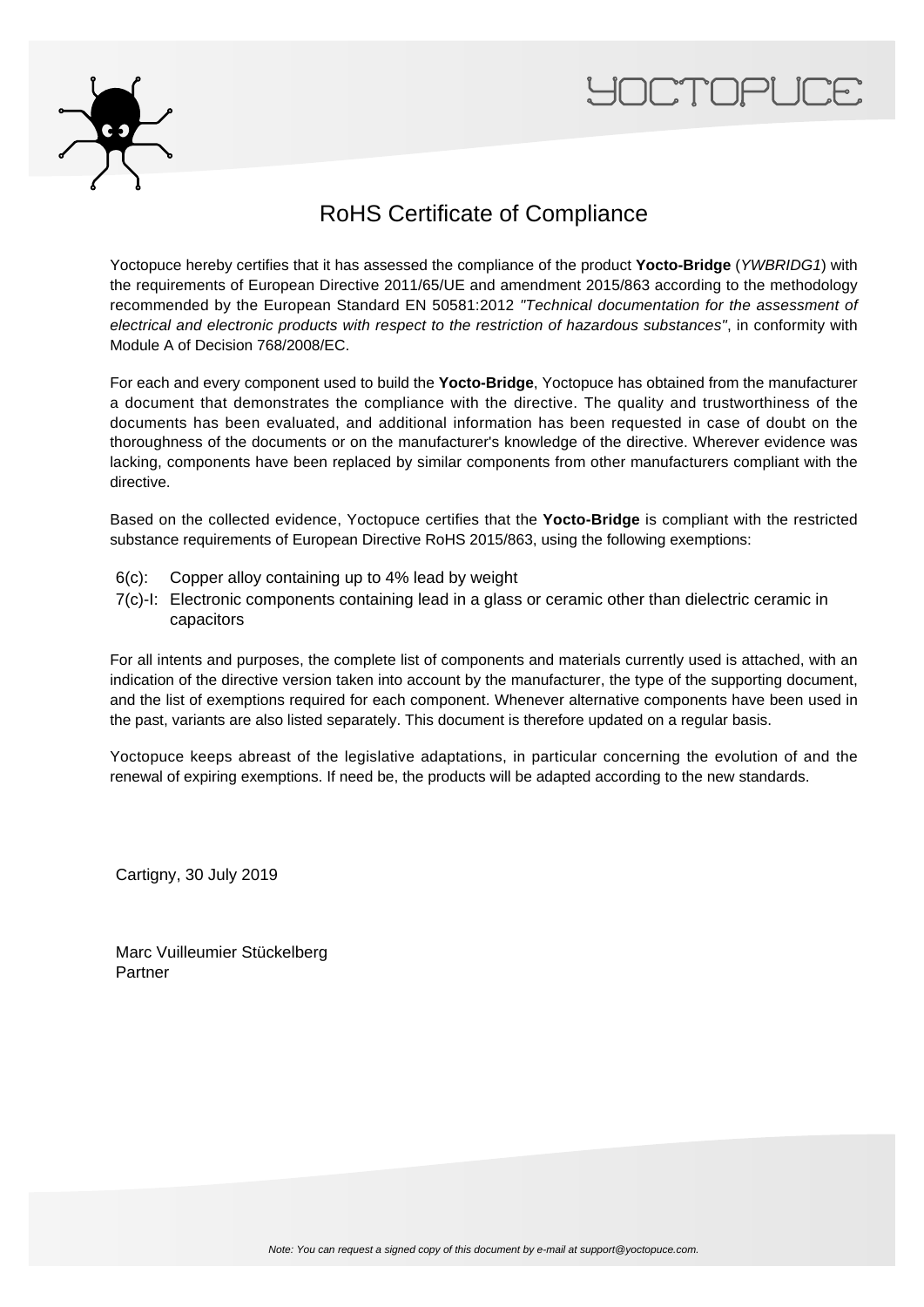

## **YOCTOPUCE**

## **Exhaustive list of components and materials currently used to build the Yocto-Bridge**

| <b>Component</b>     | <b>Manufacturer</b>          | <b>Type</b>          | <b>Compliance Exemptions</b> |                          | Evidence                               |
|----------------------|------------------------------|----------------------|------------------------------|--------------------------|----------------------------------------|
| ADS1263IPWR          | <b>Texas Intruments</b>      | AD conv              | RoHS 2015/863                |                          | Manufacturer Certificate of Compliance |
| PIC24FJ256DA206-I/MR | Microchip                    | CPU                  | RoHS 2015/863                | $\blacksquare$           | Manufacturer Material Declaration      |
| 06031C103JAT2A       | AVX (Kyocera)                | Cap                  | RoHS 2015/863                |                          | Manufacturer Certificate of Compliance |
| 250X15W104MV4E       | Johanson dielectrics         | Cap                  | RoHS 2015/863                |                          | Manufacturer Certificate of Compliance |
| C0603C102K5RACTU     | Kemet                        | Cap                  | RoHS 2015/863                | $\overline{\phantom{a}}$ | Manufacturer Certificate of Compliance |
| C1608X6S1A106M080AC  | <b>TDK</b>                   | Cap                  | RoHS 2015/863                |                          | Manufacturer Certificate of Compliance |
| C2012X7R2E472K085AA  | <b>TDK</b>                   | Cap                  | RoHS 2015/863                | $\overline{\phantom{a}}$ | Manufacturer Certificate of Compliance |
| CGA3E2X8R1E104K080AA | <b>TDK</b>                   | Cap                  | RoHS 2015/863                |                          | Manufacturer Certificate of Compliance |
| EMK107BB7225KA-T     | Taiyo Yuden                  | Cap                  | RoHS 2015/863                | $\blacksquare$           | Manufacturer Certificate of Compliance |
| LMK107B7105KA-T      | Taiyo Yuden                  | Cap                  | RoHS 2015/863                |                          | Manufacturer Certificate of Compliance |
| UMK212B7105KG-T      | Taiyo Yuden                  | Cap                  | RoHS 2015/863                |                          | Manufacturer Certificate of Compliance |
| M52-5000645          | Harwin                       | Connecteur           | RoHS 2015/863                | 6(c)                     | Manufacturer Certificate of Compliance |
| ZX62-B-5PA(33)       | Hirose                       | Connecteur           | RoHS 2015/863                |                          | Manufacturer Certificate of Compliance |
| 691_210_910_006      | Würth Electronic             | Connecteur           | RoHS 2015/863                | 6(c)                     | Analytical test results                |
| FAN4010IL6X F113     | Fairchild (On Semiconductor) | <b>Current Sense</b> | RoHS 2015/863                | $\mathbf{r}$             | Manufacturer Certificate of Compliance |
| IS25LP064A-JKLE-TR   | <b>ISSI</b>                  | Eprom                | RoHS 2015/863                |                          | Manufacturer Certificate of Compliance |
| SELECT-10            | Kester                       | Flux                 | RoHS 2015/863                |                          | Analytical test results                |
| MCP1703T-3302E/CB    | Microchip                    | LDO                  | RoHS 2015/863                |                          | Manufacturer Material Declaration      |
| LP3985IM5-4.7/NOPB   | <b>Texas Intruments</b>      | LDO                  | RoHS 2015/863                | $\overline{\phantom{a}}$ | Manufacturer Certificate of Compliance |
| AA2214QBS/D          | Kingbright                   | LED-bleu             | RoHS 2015/863                |                          | Manufacturer Certificate of Compliance |
| SIA914ADJ-T1-GE3     | Vishay                       | N-fet                | RoHS 2015/863                |                          | Manufacturer Certificate of Compliance |
| DMP3098L-7           | Diodes Incorporated          | P-fet                | RoHS 2015/863                | $\overline{\phantom{a}}$ | Manufacturer Certificate of Compliance |
| SIA923AEDJ-T1-GE3    | Vishay                       | P-fet                | RoHS 2015/863                | $\sim$                   | Manufacturer Certificate of Compliance |
| FR4-ENIG             | Multi-cb                     | <b>PCB</b>           | RoHS 2015/863                |                          | Manufacturer Certificate of Compliance |
| CRCW06031R00FKEAC    | Vishay                       | Res                  | RoHS 2015/863                | $7(c)-1$                 | Manufacturer Certificate of Compliance |
| RC0603FR-07100KL     | Yageo                        | Res                  | RoHS 2015/863                | $7(c)-1$                 | Manufacturer Certificate of Compliance |
| RC0603FR-07100RL     | Yageo                        | Res                  | RoHS 2015/863                | $7(c)-1$                 | Manufacturer Certificate of Compliance |
| RC0603FR-0710KL      | Yageo                        | Res                  | RoHS 2015/863                | $7(c)-1$                 | Manufacturer Certificate of Compliance |
| RC0603FR-07150RL     | Yageo                        | Res                  | RoHS 2015/863                | $7(c)-1$                 | Manufacturer Certificate of Compliance |
| RC0603FR-071KL       | Yageo                        | Res                  | RoHS 2015/863                | $7(c) - 1$               | Manufacturer Certificate of Compliance |
| RC0603FR-071ML       | Yageo                        | Res                  | RoHS 2015/863                | $7(c)-1$                 | Manufacturer Certificate of Compliance |
| RC0603FR-0747KL      | Yageo                        | Res                  | RoHS 2015/863                | $7(c)-1$                 | Manufacturer Certificate of Compliance |
| RC0603FR-0749R9L     | Yageo                        | Res                  | RoHS 2015/863                | $7(c)$ -l                | Manufacturer Certificate of Compliance |
| 04-7068-0000         | Kester                       | SAC305 bar           | RoHS 2015/863                |                          | Manufacturer Certificate of Compliance |
| 24-7068-7603         | Kester                       | SAC305 wire          | RoHS 2015/863                |                          | Manufacturer Certificate of Compliance |
| NXFT15XH103FA2B100   | Murata                       | Sensor               | RoHS 2015/863                | $\overline{\phantom{a}}$ | Compliance statement                   |
| SB6N58-M500SI        | <b>KOKI</b>                  | Solder paste         | RoHS 2015/863                | $\overline{\phantom{a}}$ | Manufacturer Certificate of Compliance |
| KMR211NGLFS          | <b>C&amp;K Components</b>    | Switch               | RoHS 2015/863                |                          | Manufacturer Certificate of Compliance |
| VC080505C150DP       | AVX (Kyocera)                | Varistor             | RoHS 2015/863                |                          | Manufacturer Certificate of Compliance |

## **Alternate components that may have been used in the past to build the Yocto-Bridge**

| Component          | <b>Manufacturer</b>   | Type       | Compliance      | <b>Exemptions</b>        | <b>Evidence</b>                        |
|--------------------|-----------------------|------------|-----------------|--------------------------|----------------------------------------|
| C0603C103J5RAC7411 | Kemet                 | Cap        | RoHS 2015/863   |                          | Manufacturer Certificate of Compliance |
| C0603C106M9PACTU   | Kemet                 | Cap        | RoHS 2015/863   | $\overline{\phantom{a}}$ | Manufacturer Certificate of Compliance |
| C0805C105K4RACTU   | Kemet                 | Cap        | RoHS 2015/863   | $\overline{\phantom{a}}$ | Manufacturer Certificate of Compliance |
| GRM188R60J105KA01D | Murata                | Cap        | RoHS 2011/65/UE | $\overline{\phantom{a}}$ | Manufacturer Certificate of Compliance |
| GRM188R61C225KE15D | Murata                | Cap        | RoHS 2011/65/UE | ٠                        | Manufacturer Certificate of Compliance |
| GRM188R71E104KA01D | Murata                | Cap        | RoHS 2011/65/UE | $\overline{\phantom{a}}$ | Manufacturer Certificate of Compliance |
| C2012X7R2E472KT5   | <b>TDK</b>            | Cap        | RoHS 2015/863   | ٠                        | Manufacturer Certificate of Compliance |
| EMK107BC6106MA-T   | Taiyo Yuden           | Cap        | RoHS 2015/863   | $\overline{\phantom{a}}$ | Manufacturer Certificate of Compliance |
| 885 012 206 071    | Würth Electronic      | Cap        | RoHS 2015/863   | ÷                        | Manufacturer Certificate of Compliance |
| ZX62-B-5PA(11)     | Hirose                | Connecteur | RoHS 2011/65/UE | ÷                        | Compliance statement                   |
| S25FL164K0XNFI013  | Cypress               | Eprom      | RoHS 2015/863   | $\blacksquare$           | Manufacturer Certificate of Compliance |
| W25Q32JVZPIQ       | Winbond               | Eprom      | RoHS 2015/863   | $\overline{\phantom{a}}$ | Manufacturer Certificate of Compliance |
| ASMT-TBBM-NP902    | Avago (Broadcom)      | LED-bleu   | RoHS 2011/65/UE | ÷,                       | Compliance statement                   |
| SIA914DJ-T1-GE3    | Vishay                | N-fet      | RoHS 2015/863   | $\overline{\phantom{a}}$ | Manufacturer Certificate of Compliance |
| SIA923EDJ-T1-GE3   | Vishay                | P-fet      | RoHS 2015/863   | $\overline{\phantom{a}}$ | Manufacturer Certificate of Compliance |
| RK73H1JTTD4702F    | KOA speer electronics | Res        | RoHS 2011/65/UE | $7(c)-1$                 | Manufacturer Certificate of Compliance |
| RK73H1JTTD49R9F    | KOA speer electronics | Res        | RoHS 2011/65/UE | $7(c)-1$                 | Manufacturer Certificate of Compliance |
| CRCW0603100KFKEA   | Vishay                | Res        | RoHS 2015/863   | $7(c)-1$                 | Manufacturer Certificate of Compliance |
| CRCW0603100KJNEA   | Vishay                | Res        | RoHS 2015/863   | $7(c) - 1$               | Manufacturer Certificate of Compliance |
| CRCW0603100RFKEA   | Vishay                | Res        | RoHS 2015/863   | $7(c) - 1$               | Manufacturer Certificate of Compliance |